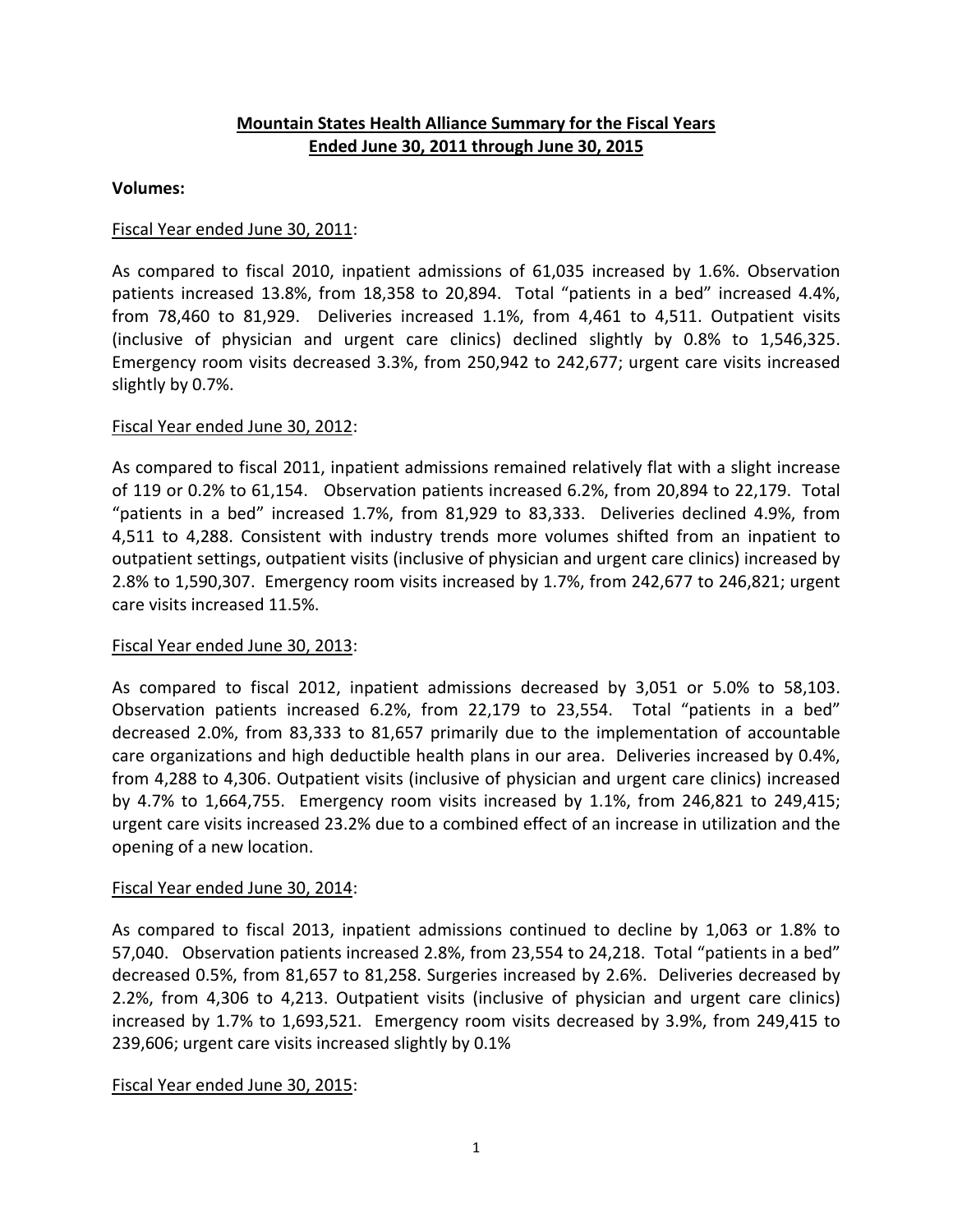As compared to fiscal 2014, inpatient admissions increased by 5,009 or 8.8% to 62,049. Observation patients decreased 3.3%, from 24,218 to 23,407. Total "patients in a bed" increased 5.2%, from 81,258 to 85,456. Recent volume growth is attributed to a realization in pent-up demand as a result of several years of high deductible health plans as well as a strong flu season. Surgeries increased by 3.9%. Deliveries increased by 2.3%, from 4,213 to 4,312. Outpatient visits (inclusive of physician and urgent care clinics) increased by 2.9% to 1,742,769. Emergency room visits increased by 6.8%, from 239,606 to 255,857; urgent care visits increased by 10.8%.

## **Statement of Operations:**

### Fiscal Year ended June 30, 2011:

Due to increased volumes over fiscal 2010, net patient revenue increased \$37.0 million or 4.0%. Total Revenue increased by \$36.8 million or 3.9%.

Total Expenses increased \$26.6 million or 2.8%. Salaries, contract labor, and benefits increased by \$16.4 million or 3.5% driven by an increase in FTEs in patient care areas to support higher volume as well as an increase in employed providers. Supply costs decreased by \$6.0 million or 3.4% driven by focused initiatives in supply chain. Fees increased by \$3.4 million or 4.1% mainly as a result of higher physician fees. Depreciation increased by \$19.1 million or 27.9% due to completion of a new hospital and several construction projects. Amortization expense decreased by \$10.6 million due to the ASC 958-805 requirement for not-for-profit entities to cease amortization of goodwill and perform impairment testing in the future.

Income from operations of \$25.8 million for fiscal 2011 increased \$10.2 million over income from operations in fiscal 2010 of \$15.6 million.

### Fiscal Year ended June 30, 2012:

Net patient revenue increased \$6.3 million or 0.7% over fiscal 2011. Other revenue increased \$14.7 million mainly due to revenue earned for Electronic Health Record Meaningful Use and vendor contract concessions. Significant costs were incurred to purchase and implement the systems necessary to achieve Meaningful Use. Total Revenue increased by \$21.0 million or 2.1%.

Total Expenses increased \$36.7 million or 3.8%. Salaries, contract labor, and benefits increased by \$29.3 million or 6.0% driven by an increase in FTEs in patient care areas to support higher volume as well as an increase in employed providers. Fees increased by \$12.0 million mainly as a result of higher purchased services and physician fees. Other expense increased by \$6.6 million mainly due to an increase in maintenance contracts for the Electronic Health Record. The above increases were offset by a decrease in depreciation of \$14.4 million resulting from a facility being fully depreciated in 2011.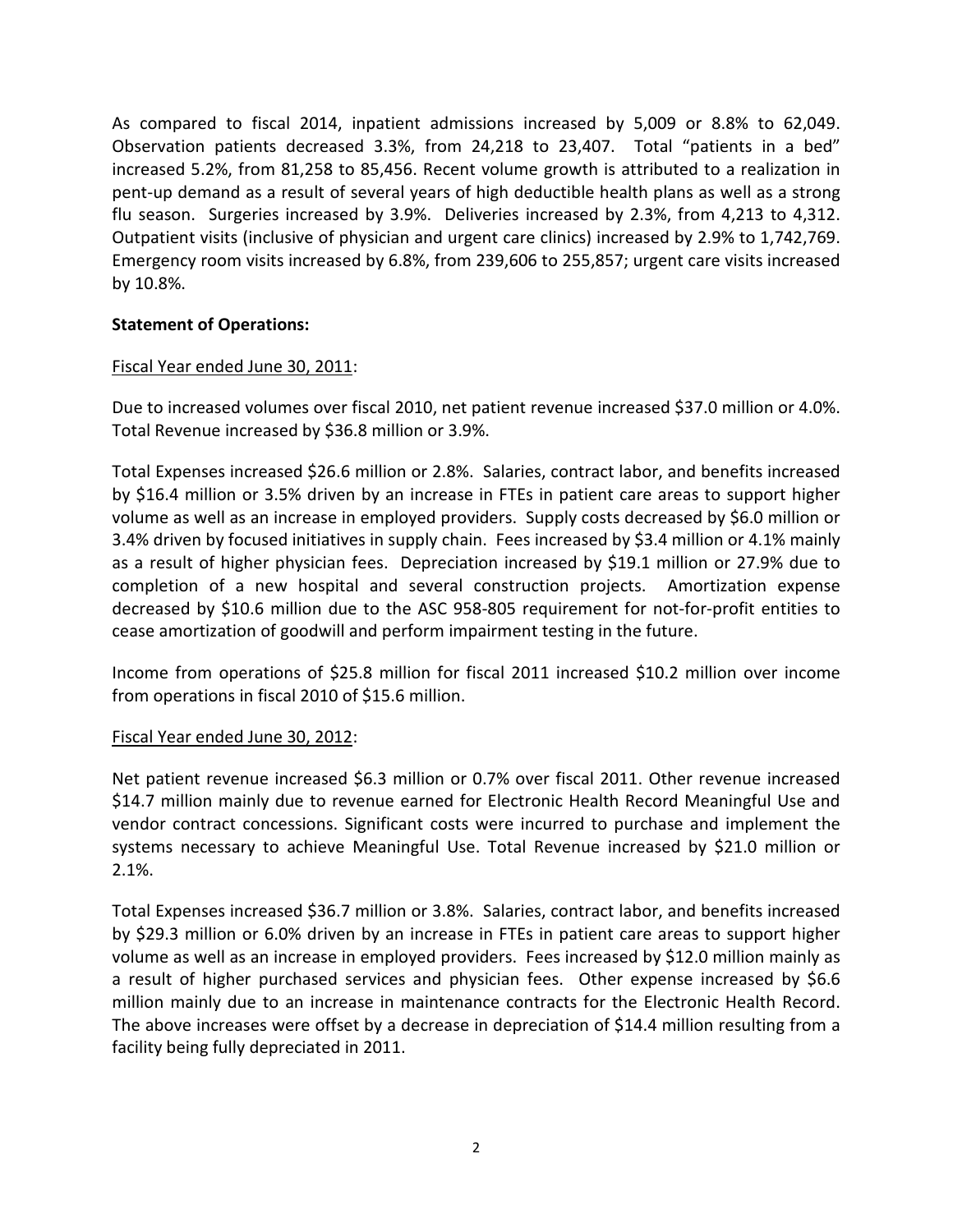Income from operations of \$9.9 million for fiscal 2012 declined by \$15.6 million over income from operations in fiscal 2011 of \$25.8 million.

## Fiscal Year ended June 30, 2013:

Due to volume declines from fiscal 2012, net patient revenue decreased \$20.6 million or 2.1%. Other revenue increased \$25.1 million mainly due to revenue earned for Electronic Health Record Meaningful Use as compared to approximately \$5 million in fiscal 2012. Total Revenue increased by \$4.5 million or 0.4%.

Total Expenses increased \$13.0 million or 1.3%. Salaries, contract labor, and benefits increased by \$3.9 million or 0.8% driven by an decrease in FTEs in patient care areas due to lower volume and a focus on labor management offset by an increase in employed providers. Supply costs decreased by \$7.2 million or 4.2% driven by a decrease in volume. Fees increased by \$8.0 million mainly as a result of higher purchased services and physician fees. Other expense increased by \$4.6 million mainly due to an increase in maintenance contracts for the Electronic Health Record. Depreciation expense increased by \$5.9 million due to completion of a new hospital. Interest expense decreased by \$2.7 million due to lower interest rates on variable rate debt.

Due to the decline in volume and continued pressure on reimbursement from both governmental and commercial sources, income from operations of \$1.6 million for fiscal 2013 declined by \$8.3 million over income from operations in fiscal 2012 of \$9.9 million.

### Fiscal Year ended June 30, 2014:

Net patient revenue decreased \$3.8 million or 0.4% under fiscal 2013. Other revenue increased \$7.1 million mainly due to premium revenue in the provider sponsored Medicare Advantage health plan. Total Revenue increased by \$3.2 million or 0.3%.

Total Expenses decreased \$5.5 million or 0.5%. Salaries, contract labor, and benefits increased by \$16.4 million or 3.1% driven by an decrease in FTEs in patient care areas due to lower volume and a focus on labor management offset by an increase in employed providers. Fees increased by \$9.7 million mainly as a result of higher physician fees. Other expense increased by \$9.0 million mainly due to medical costs related to the provider sponsored Medicare Advantage plan. Depreciation expense decreased by \$9.5 million due to a change in the estimated useful lives of plant and equipment.

As a result of a focus on cost reduction and operating efficiencies, income from operations of \$10.4 million for fiscal 2014 increased by \$8.3 million over income from operations in fiscal 2013 of \$1.6 million.

### Fiscal Year ended June 30, 2015:

Due to an increase in volume, net patient revenue increased \$71.5 million or 7.5% over fiscal 2014. Other revenue decreased \$0.7 million mainly due to an increase in premium revenue in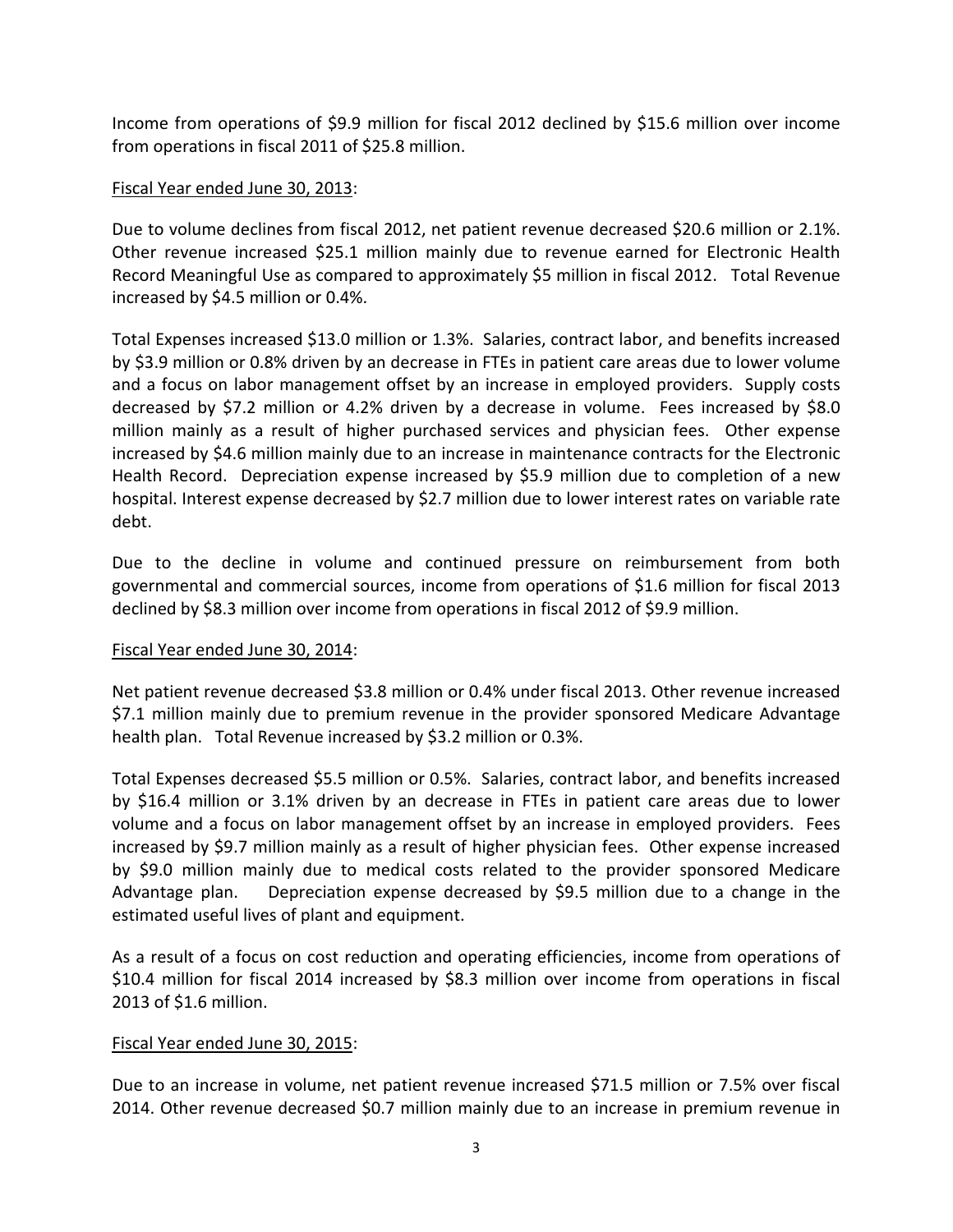the provider sponsored Medicare Advantage health plan offset by a decrease in revenue earned for Electronic Health Record Meaningful Use. Total Revenue increased by \$70.8 million or 6.9%.

Total Expenses increased \$47.9 million or 4.7%. Salaries, contract labor, and benefits increased by \$10.7 million or 2.1% driven by an increase in FTEs in patient care areas due to higher volume. Fees increased by \$4.7 million mainly as a result of higher physician fees. Supply costs increased by \$12.3 million or 7.5% driven by the increase in volume and increase in cost of pharmaceuticals. Other expense increased by \$23.5 million mainly due to medical costs related to the provider sponsored Medicare Advantage plan. Depreciation expense decreased by \$2.2 million due a reduction in capital expenditures compared to previous years.

Income from operations of \$33.3 million for fiscal 2015 (unaudited) increased by \$22.9 million over income from operations in fiscal 2014 of \$10.4 million.

# **Balance Sheet and Ratios:**

## Fiscal Year ended June 30, 2011:

Total assets increased by approximately \$68 million mainly due to an increase in property, plant, and equipment and patient accounts receivable offset by a decline in cash and investments. Total liabilities decreased by almost \$18 million mainly due to a decline in longterm debt.

Operating cash flow margins continue to be strong reaching 15.7%. Operating margin for fiscal 2011 was 2.6% with days cash on hand at 253.2. During the period from 2006 to 2009, the Alliance pursued an acquisition growth strategy in its core service area. The Alliance acquired an interest in five hospital facilities and these investments leveraged the balance sheet. Long term debt to capitalization was 64.5% and debt service coverage was 2.6. However, the above average operating cash flow of the Alliance adequately supports the debt load. FTEs per AOB were 4.94 with labor expense as a percentage of net patient revenue at 48.8%.

### Fiscal Year ended June 30, 2012:

Total assets decreased by approximately \$57 million mainly due to a decline in the market value of investments and capital spending. Total liabilities decreased by approximately \$84 million mainly due to the elimination of the call option liability.

Operating margin for fiscal 2012 declined to 1.0%. As a result of the decline in market value of investments, increases in patient receivables, and capital spending, days cash on hand decreased to 214.9. The majority of the decrease in days cash on hand was planned and was a result of funding major construction projects from operating cash flow. Long term debt to capitalization declined to 63.6% and debt service coverage was 2.5. FTEs per AOB were 4.90 with labor expense as a percentage of net patient revenue at 52.3%.

### Fiscal Year ended June 30, 2013: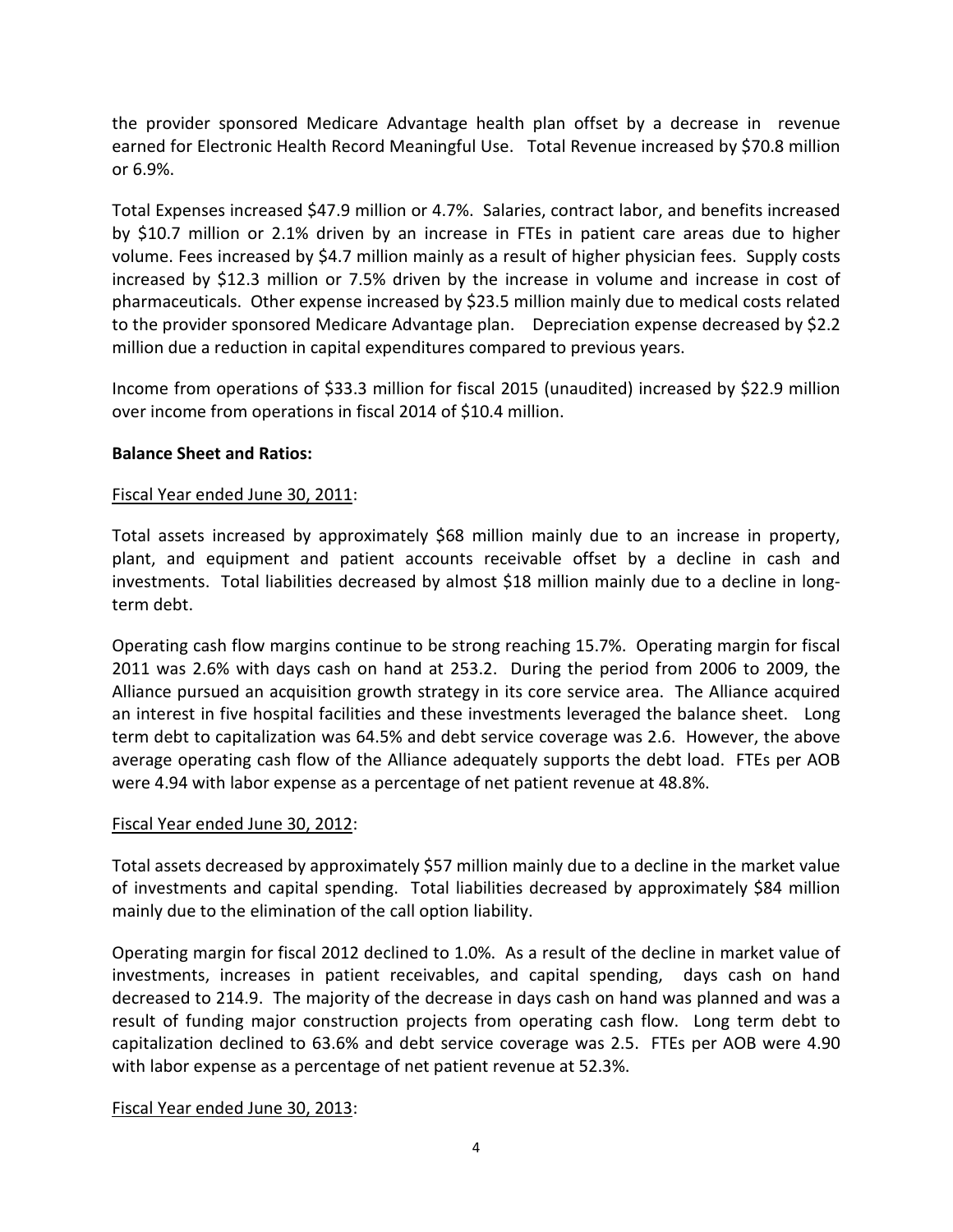Total assets increased by approximately \$98 million mainly due to an increase in market value of investments, an increase in patient receivables and an increase in land and assets held for expansion. Total liabilities increased by approximately \$36 million mainly due to an increase in long-term debt offset by a decrease in the fair value of interest rate swaps. The increase in long-term debt was due to borrowings to finance capital expenditures including a new surgery tower project at Johnson City Medical Center.

Operating cash flow margin remained steady however operating margin for fiscal 2013 declined to 0.2%. Days cash on hand increased to 235.4. Long term debt to capitalization declined to 62.3% and debt service coverage declined to 2.3. FTEs per AOB were 4.85 with labor expense as a percentage of net patient revenue at 53.9%.

## Fiscal Year ended June 30, 2014:

Total assets increased by approximately \$44 million mainly due to an increase in investments and an increase in patient receivables. Capital spending moderated in fiscal 2014 after a period of intense capital spending during the prior six years in which major projects completed during this time included the construction of three replacement hospitals and a new surgery tower. Total liabilities decreased by approximately \$16 million mainly due to a decrease in long-term debt.

Operating cash flow margin of approximately 12% remained on par with fiscal 2013. Operating margin for fiscal 2014 increased to 1.0%. Days cash on hand increased to 257.7. Long term debt to capitalization improved to 59.9% and debt service coverage declined to 2.2. FTEs per AOB were 4.49 with labor expense as a percentage of net patient revenue at 52.3%.

### Fiscal Year ended June 30, 2015:

Total assets increased by approximately \$22 million mainly due to an increase in investments. Total liabilities decreased by approximately \$32 million mainly due to a decrease in long-term debt.

Operating margin for fiscal 2014 increased to 3.1%. Days cash on hand increased to 265.3. Long term debt to capitalization improved to 57.1% and debt service coverage improved to 2.3. FTEs per AOB were 4.36 with labor expense as a percentage of net patient revenue at 50.9%.

# Attachments:

- Attachment A Bonds Official Statement for 2011 bonds
- Attachment B Bonds Official Statement for 2012 bonds
- Attachment C Bonds Official Statement for 2013 bonds
- Attachment D Covenant Compliance Certificates for the Last Five Years